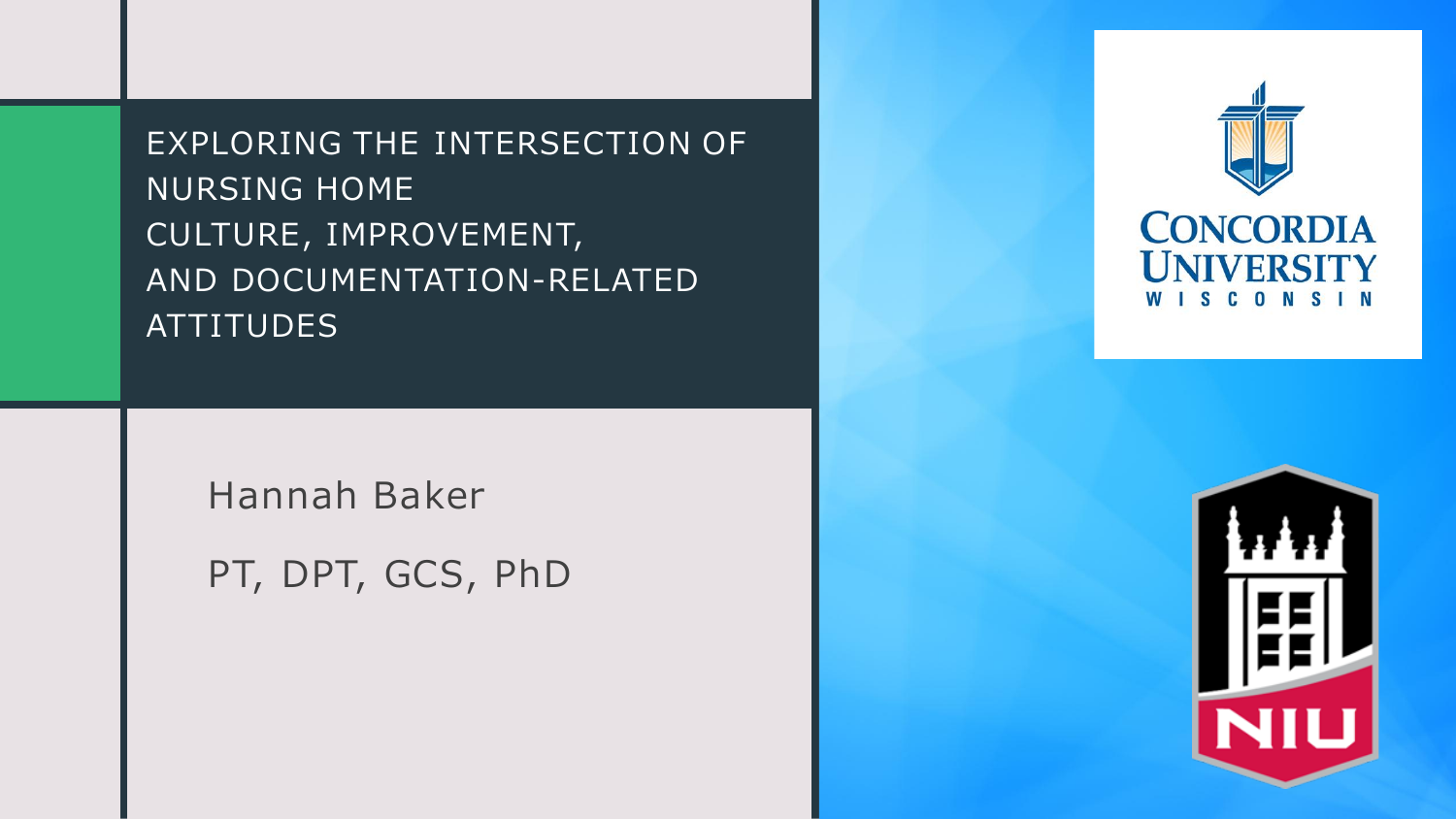### **Background**

- **Assistant Professor, Physical Therapy (CUW)**
- **Physical therapist – geriatrics**
- **Most experience in nursing homes**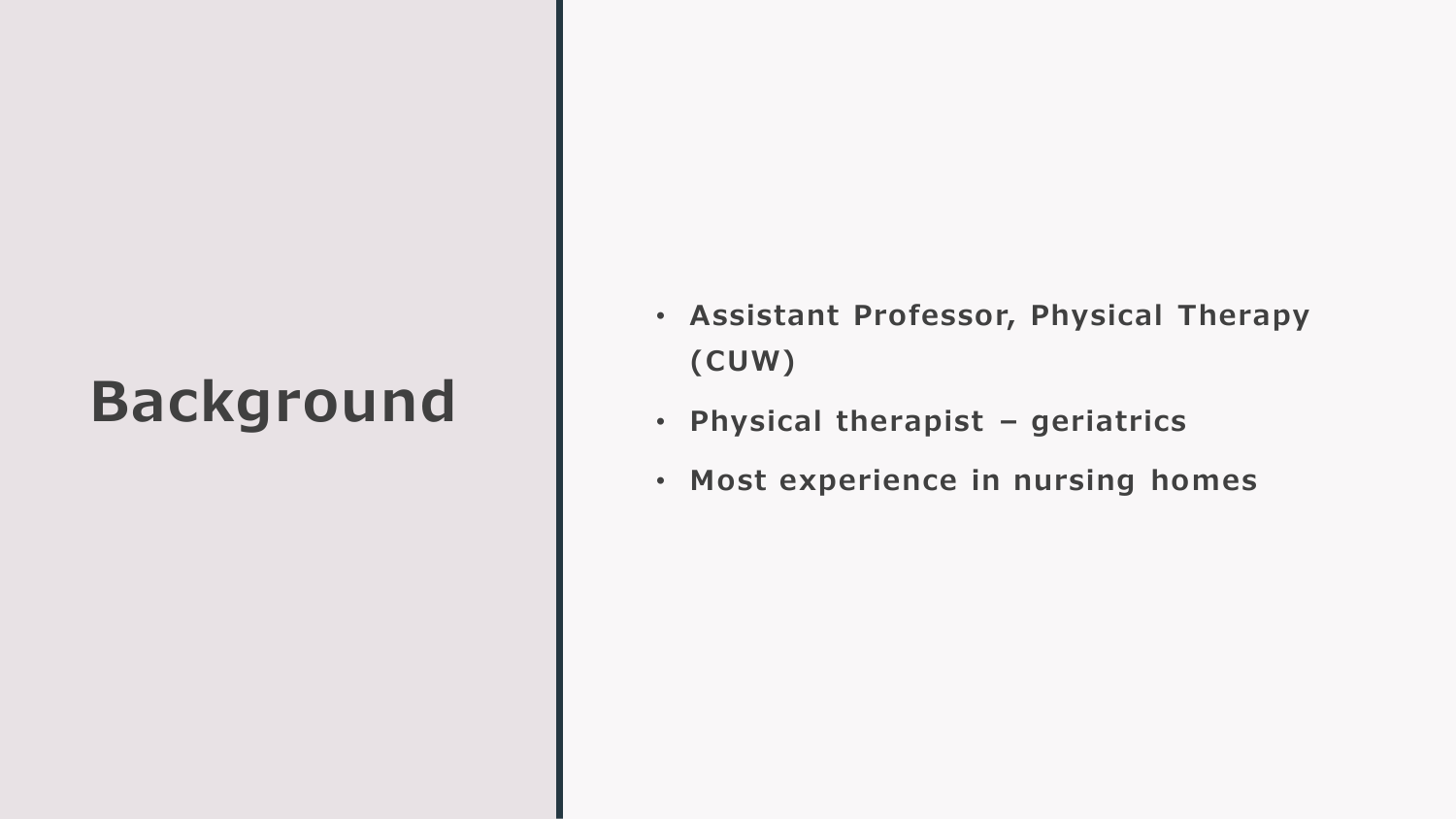# **Study Objectives and Methods**

- **Explore perspectives of nursing home (NH) staff at various levels**
- **Concepts/constructs: organizational culture, quality improvement, documentation, attitudes/emotions**
- **Methods: individual video interviews with applied thematic analysis**
- **Data collected February-December 2021**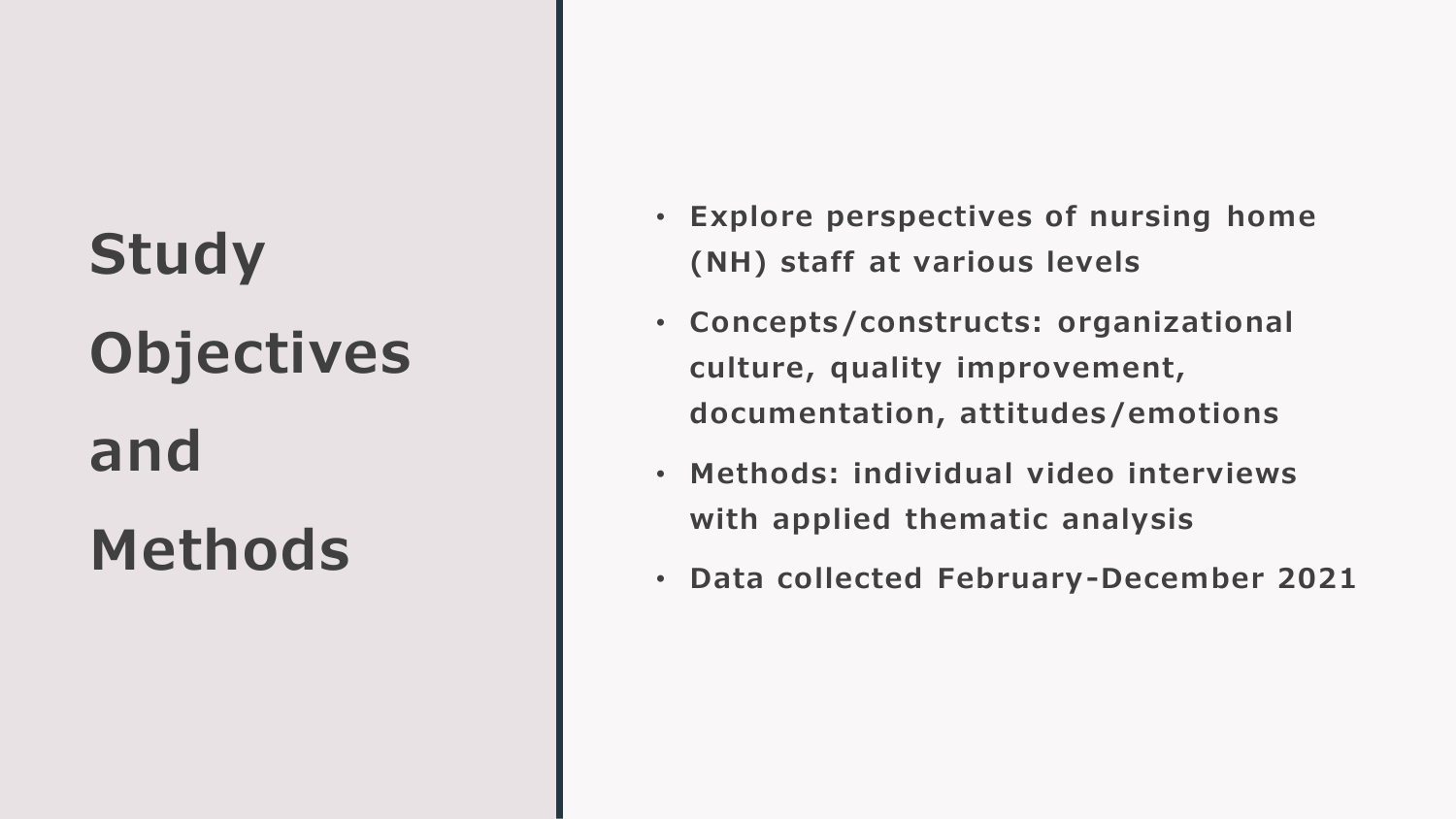#### **Results**

- **Common organizational culture types exist**
- **All of the concepts may be related to each other**
- **Emotions related to NH documentation are primarily negative**
- **Quality improvement is influenced at 3 levels, usually negatively (unintended?)**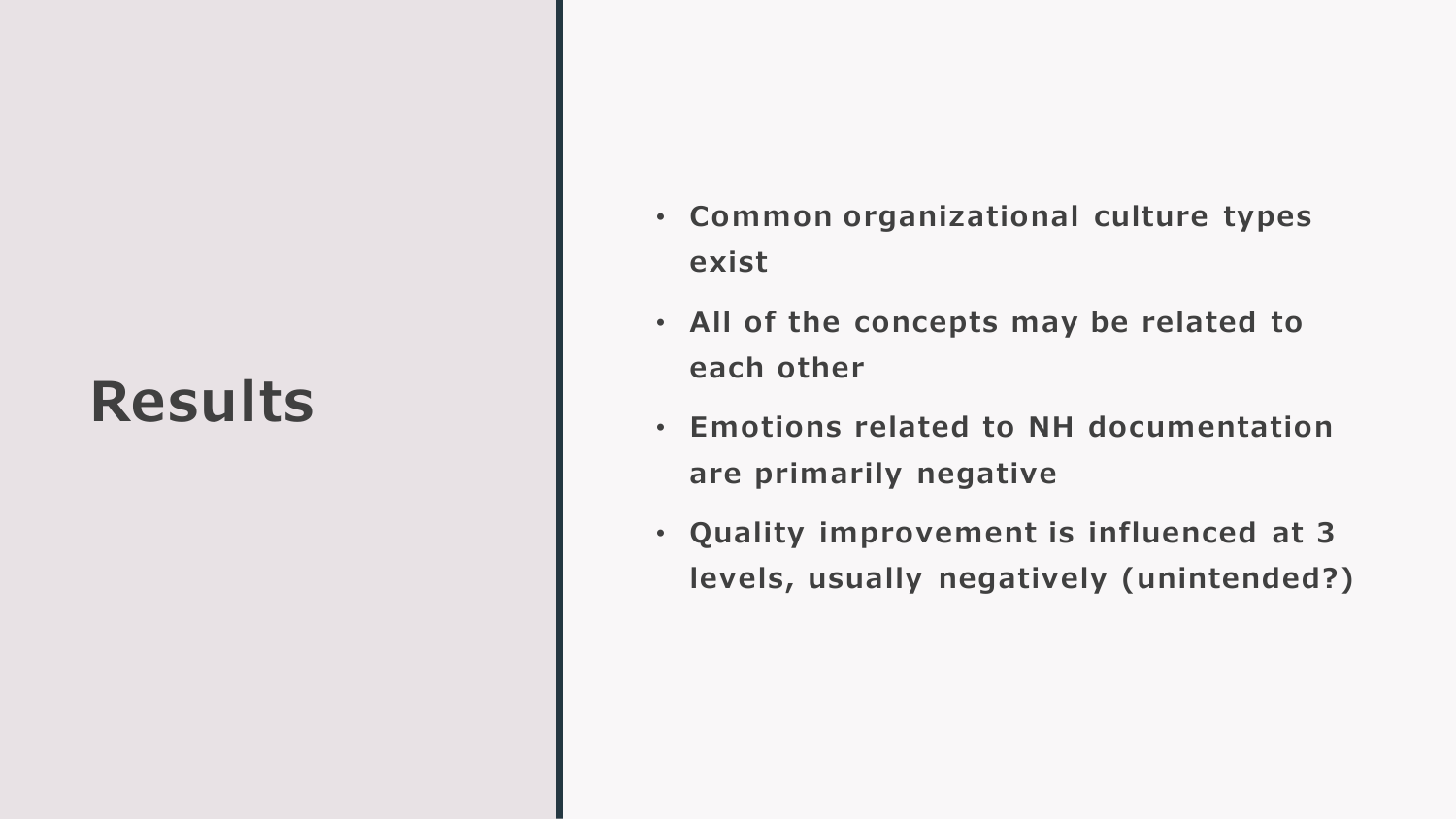# **Theoretical**

# **Model**



- Stated beliefs/values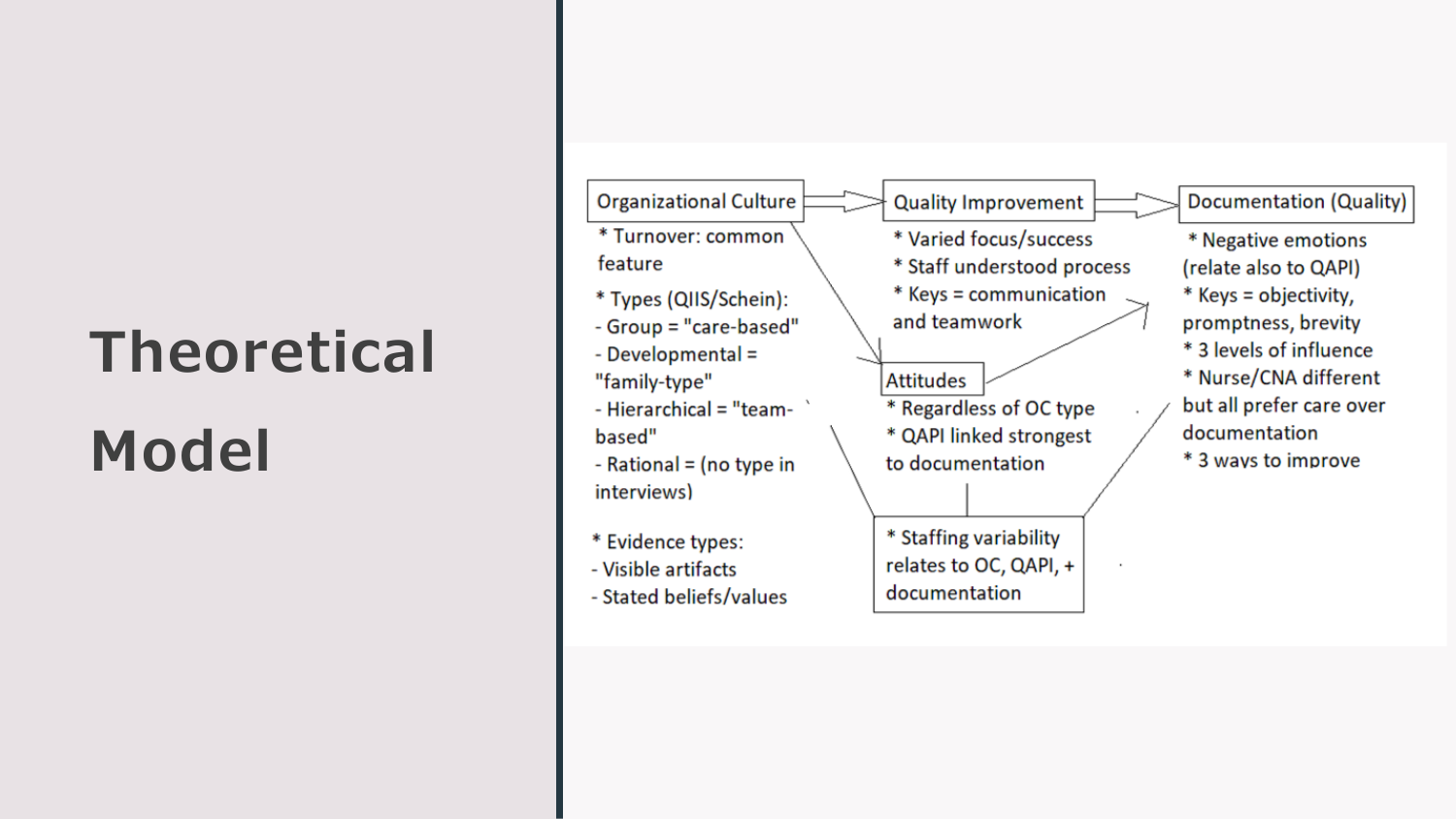## **Quotable**

## **Quotes**

- **Family -type culture:** "These [residents] rely on you; you know, they are your family. So , you want to be respectful because of that" (RN, facility 6)
- **Negative emotions:** "We're underfunded as it is . . . we can't provide the care that we're supposed to" (NHA, facility 7)
- **Documentation and care-type culture:** "The CNAs are . . . basically our ears, they're our eyes . . . the great communication that we have, and just cooperation" (RN, facility 6)
- **Teamwork and communication** : "I like to tell the story to all new employees . . . there's a little diagram that has little stick figures. They're all pulling out on a rope  $\ldots$ . And if we're all pulling together . . . it's going to bend the graph up or down" (NH administrator, facility 7)